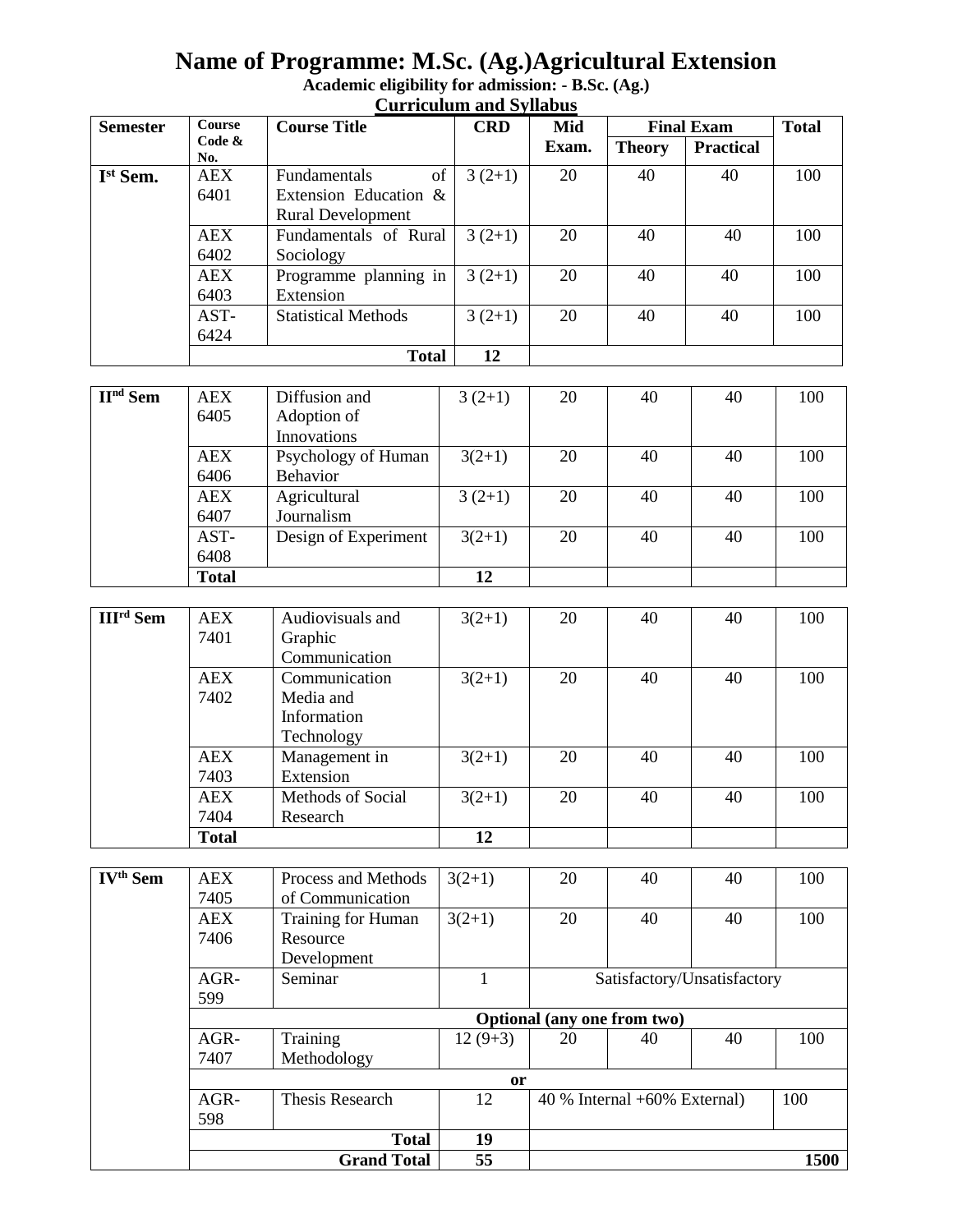#### **Semester -I**

# **1.FUNDAMENTALS OF EXTENSION EDUCATION (AEX-6401)**

Analysis of definitions, principles and philosophy of Extension Education.Extensions education as discipline and profession, objectives and role in development: Historical and emerging perspective of Agriculture Extension inIndia, Integrated functioning of teaching, research and extension in ICAR andSAU system in India and its linkage with National Agricultural Research System. Gender issues in rural development & its implications to Extension Education.

# **2.FUNDAMENTALS OF RURAL SOCIOLOGY: ( AEX-6402)**

Rural Sociology : Definition, scope, importance and relationship with extension education: Basic sociological concepts society, community, rural social institutions, association, social change, cultural change, technological change, social values, norms, folkways, more customs and traditions, Culture: concept, types, structure, patterns, problems, cultural relativism and cultural lag, cultural integration and its role in development; Socialization: concept, role in personality development; Social stratification: concept, structure, role; Groups: concept, types and dynamic; Leadership: concept, types, styles, theories and principle, and its implication, for development; Religious belief system and its significance for development; Social structure, social organizations and social system concept, differences, types, their role in development; Social sanctions and deviance; Social Process: concept, types- competition, conflict, cooperation, assimilation and accommodation; Social change due to developmental programs and gender roles.

# **Practical :-**

Rural sociology and extension cases on social, cultural and technological changes, studies on delief system, Exploring social process, Exploring group dynamics and leadership pattern in villages. Leadership styles in village situation, Rural social institutions (Panchayats, Cooperatives). Social sanctions, values and deviance — cases Assignments and term papers.

# **3.PROGRAMME PLANNING IN EXTENSION (AEX-6403)**

Importance, principles, steps and process in developing sound extension programmes; Process of developmental planning and national planning system; Organi.ziona1 structure for planning at various levels; Formulation of five year plans in india; Participatory planning process; PRA, RRA and PLA techniques; Changing role of panchayats in programme implementation; Execution of various programmes; Project formulation and project appraisal in terms of social benefit analysis; Project management Techniques PERT and CPM ; Critical analysis of the various agricultural and rural development programmes including NGOs and Self Help Groups.

**Practical:** Preparation of plans projects programme proposals. Exercises on participatory methods - RRA,PRA, PLA etc. evaluation of plans, Exercises of PERT, Visit to development organizations and NGOs Assignments and term papers.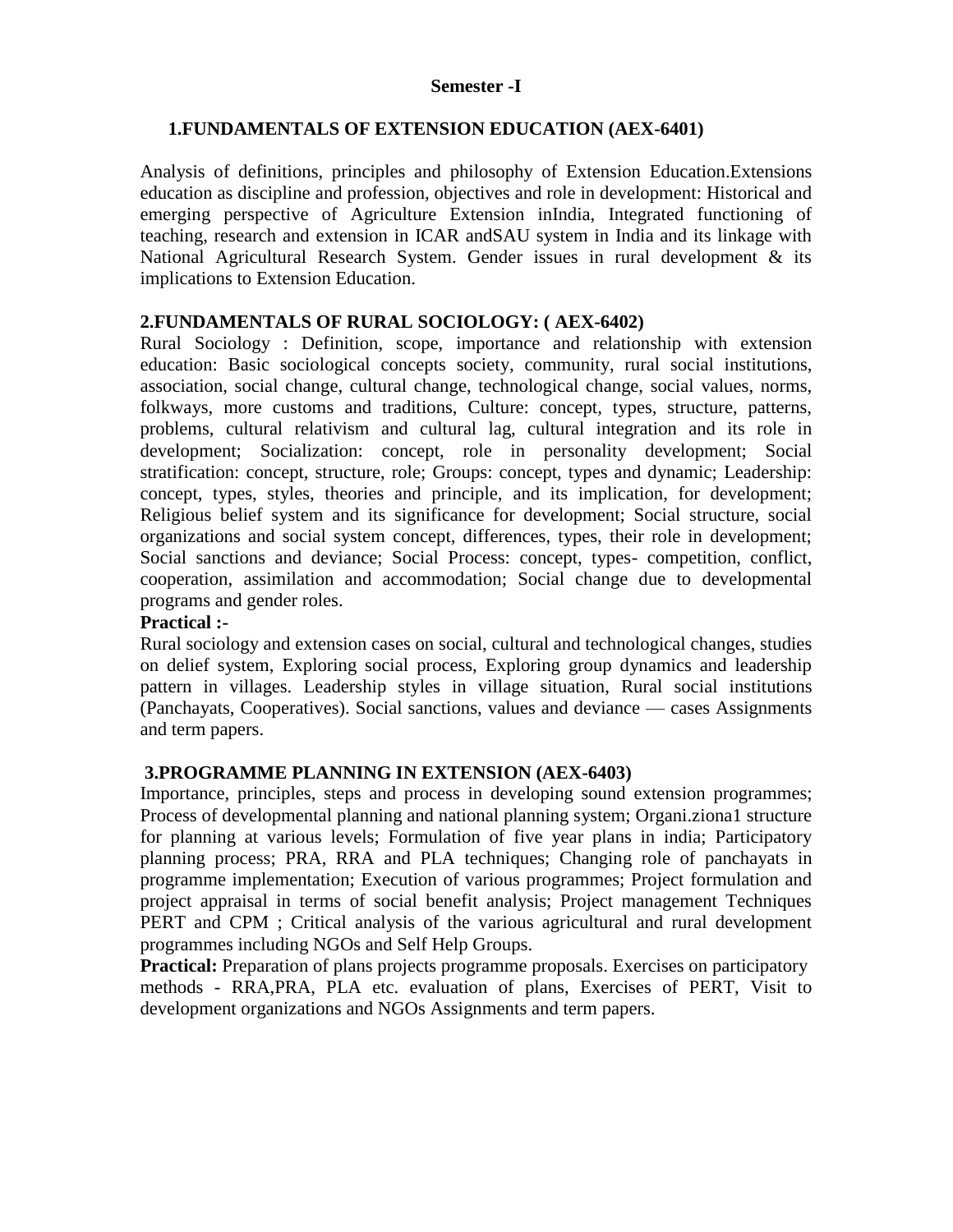#### 4. **AST-6424: EXPERIMENTAL STATISTICS (6364)**

# **20=100)**

#### **(Credit Hours: 2+1=3) (Marks: MID 20+ THE 20 + PRA.**

Frequency distribution, classification and tabulation of data, graphical and diagrammatic representation of data, measures of central tendency, measures of dispersion, coefficient of variance, standard error, skewness & kurtosis. Consus & sample survey, population and sample, probability, concept of random sampling, simple random sample, statified sample systematic  $\&$  cluster sampling parameter  $\&$  sample value. Testing of hypothesis, test of signification based on Z, t and F test  $X^2$ -test for goodness of fit and independence of attributes.Scatttered diagram. Linear regression & correlation, regression and correlation coefficient.

Practical: related with the course.

#### **Semester -II**

#### **5. DIFFUS1ON AND ADOPTION OF INNOVATIONS : (AEX-6405)**

**Introduction to the field** : Concept of diffusion, elements, traditions of research on diffusion, tvpologv of diffusion research contrjbt1on and shortcoming of diffusion research. Generation of innovation tracing the innovation development process Converting research into practices. **Adoption Process**: concept of stage, shade of agreement, neglected element need dynamic nature of stage, covert and processes at stage innovation decision process; a critical appraisal of the new formulation; adopter categories: Innovativeness and adopter categories, adopter categories as idea types, characteristics of adopter categories. **Predicting innovativeness:** Simulation of innovation. diffusion; perceived attributes of innovation and their rate of adoption; shades of proposals on attributes factors influencing rate of adoption; Diffusion effect and concept of over adoption; opinion leadership and mustiest flow of innovations concepts; concept of homophily and heterophony, and their influence on flow of innovation; measuring opinion leadership; characteristics of opinion leaders, monomorphic and polymorphic opinion leadership types of innovation decision; consequence on innovations; desirable or undesirable, direct or indirect anticipated or unanticipated consequence.

# **Practical-**

Attributes rating of current farm and home practices, Content analysis of recent adoption studies. Measurement of variables influencing rate of adoption. Field visit to study recently diffused innovations.

# **6. PSYCHOLOGY OF HUMAN BEHAVIOUR: (AEX-6406)**

Psychology:-: Meaning, scope and importance in extension education; psychology of human behavior; perception nature, laws and selectivity in perception, sensory factors in perception, importance of perception in extension work; attitude: meaning and characteristics. Formation of stereotypes and prejudices, factors in attitude change; motivation: nature, characteristics, theories and of types of motives of techniques of motivation farm people; Emotion: nature, types of emotional response, theories, and role of emotion in regulation human behaviour; learning definition, principles, indicators, theories of learning and experimental learning; defence mechanism; types and importance; personality and individual difference, personality as a set of traits and personality as the self, Roger's self theory, Maslow's self actualization theory.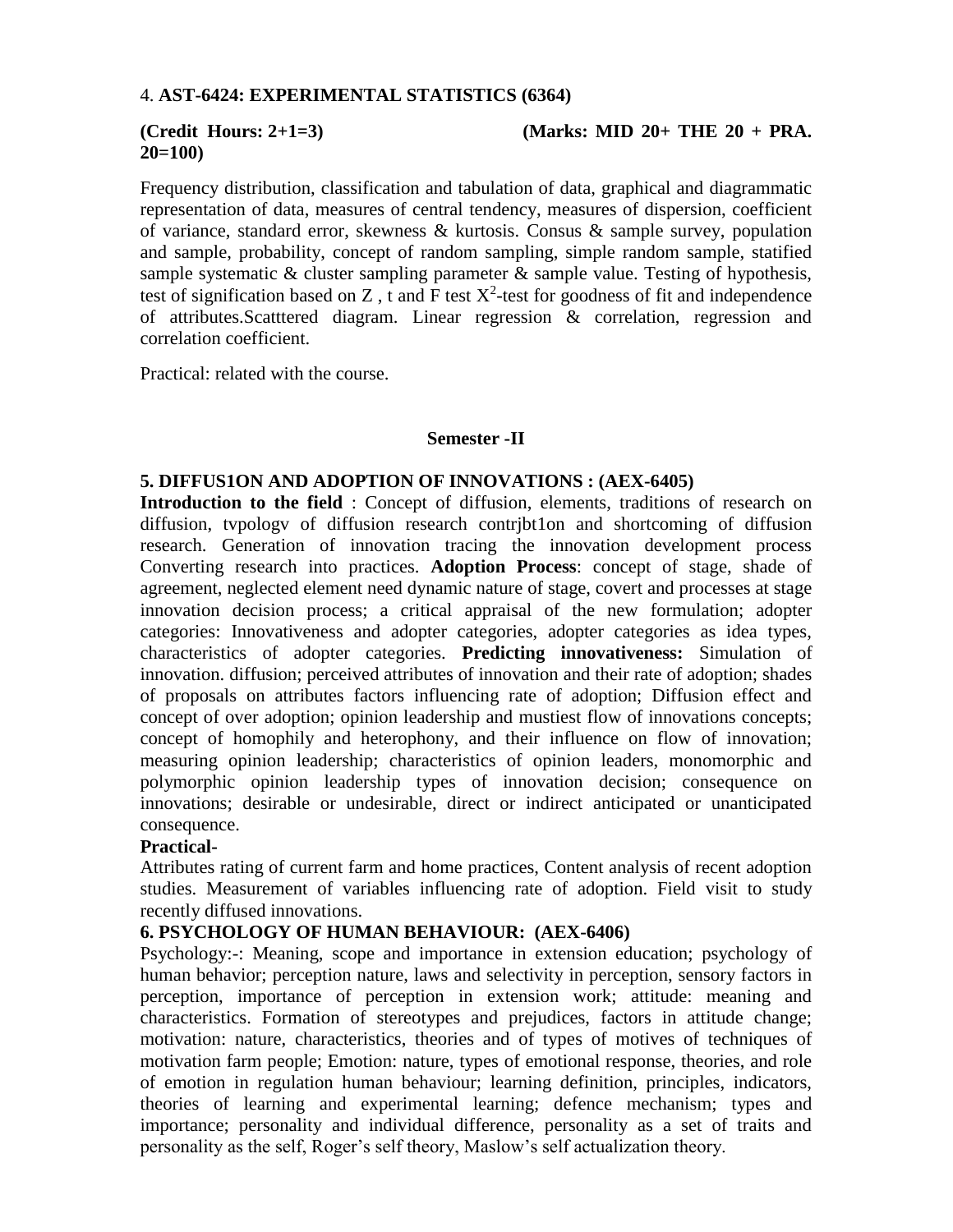# **7. AGRICULTURAL JOURNALISM (AEX-6407)**

**Journalism** : Concept, theories scope; agricultural journalism as means of mass communication, its form, and role in rural development opportunities , strength and limitations Ethics of journalism, Basis of writing copu-fitting, news story, 'future article, magazine article, farm bulletins and folders Technique of collection of material for news story and feature article; art clear writing: readability and comprehension testing procedures, photo journalism radio and TV journalism techniques of writing scripts for radio and TV advertisement dynamics types story board,, designing a&3, fundamental of layout and design, art of page makeup, technique of editing and proof reading research in agricultural journalism and application printing method and process for different extension publications.

# **Practical**

Process of printing extension literature; news collection and interview; Writing for farm magazines and newspapers and extension publication including folder, booklet curricular letter, wall newspaper; writing script for radio and TV: communicating through picture : disgning cover page of magazine and folder visit to different presses.

# **8. AST-6408: DESIGN OF EXPERIMENT (6368)**

# **(Credit Hours: 2+ (Marks: MID 20+ THE 20 + PRA. 20=100)**

Analysis of variance, Basic principals of experimental design, CRD, RBD, LSD with their analysis mission plot techniques in R.B.D and L.S.D.Factorial experiments its concepts and analysis of  $2^2$ , factorial confounding in symmetrical factorial (in  $2^2$ experiments), split plot design, strip plot design, uniformity trials. Progeny row trials. Complect family block design, with over trails and simple rotational experiments.Statistical organization, statistics of livestock & filstricks. Source of livestock and agriculture in general. Sources of official statisticion, crop cutting experiments.

# **Semester -III**

# **9. AUDIOVISUAL AND GRAPHIC COMMUMCATION (AEX-7401)**

Role of Visuals in Communication characteristics of visuals, functions of visuals and graphics; Theories of visual perception; Classification of visuals visual formats, selection of visuals: Designing message for visuals; designing and layout of visual elements, balancing; Graphic formats and device, typology; presentation of scientific data : general and exact data : Principles of production of visual, low-cost visuals, phonographs, reprographic visuals PC based visuals, and digitized video materials in multi-media and TV/Video media; Pre-testing and evaluation of visuals.

# **Practical :-**

Preparation of low cost non-projected visuals; Preparation of projected visual; Designing and layout of visual for charts, posters, flash cards etc: Generating computer-aided presentation graphics; Scanning of visuals and evaluation of visuals assignment.

# **10. COMMUNICATION MEDIA AND INFORMATION TECHNOLOGY (AEX-7402)**

Medial use in agricultural development; Classification of media and their uses; Media p1nmng in extension projects: selection process of media use, essential and optional characteristics, system approach to media selection and use; Cost benefit analysis of media uses; Enhancement in learning experiences through different projected and nonprojected media including multimedia presentation; principle of production of Audio and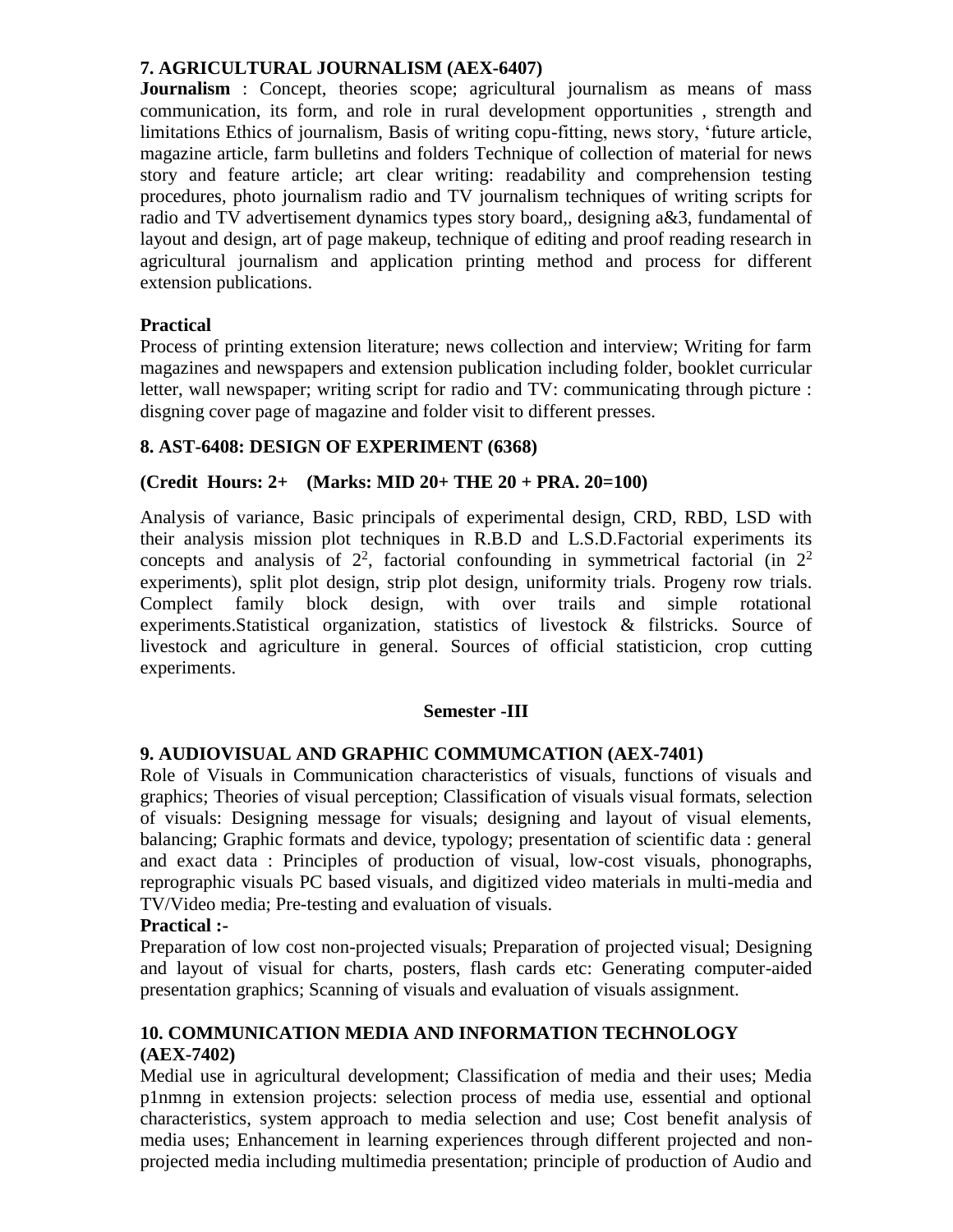Video tapes; Production of OHP transparencies; photographic slides, computer aided slides, technology for conversion of magnetic tape to digital formats and vice-versa, Application and production of multimedia; Principles of integrated presentation system; internet application tools and web technology; production of web-based instruction material and electronic E-book; Networking system of information, problems and prospects of new communication and information technology.

# **Practical**

Production of Communication Material: OHP transparencies, photographic slide including computer aided slide, DIP publishing. Digital printing, production of posters, development of charts and other conventional media; digital editing:

audio/video editing and multimedia production and integrated computer-aided on- screen presentation of technology' internet applications: E-mail, voicemail and web tools and technologies, web based instruction, B-book and multimedia production, media testing pre-testing of audio/video media; handling ad maintenance of new communication technologies and exploiting their potentials; exercises on development of media plan to assist extension programme.

# **11. Management in Extension (AEX-7403)**

Nature and scope of management with special reference to extension organizations: qualities of a good manager; Principles and theories of management; functions of management in extension organizations; Planning; fundamental of planning. Planning of different levels. Types of plans, systems approach to planning. Planning of different levels. Types of plans, systems approach to planning process; decision making; steps tools and limitation, organization: organizational structure, authority and power. Span of management, principles of organization: departmentation – factors to be considered in grouping activities; Staffing; concept and method; Leading and influencing: basic considerartion in motivation approaches to motivation, leadership styles and behavior/job satisfaction and morale; co-ordination: principles and step; controlling : nature and steps in control process, types of control-effective control systems, control techniques; reporting concept, type and method; Budgeting : purpose types of budgets, budgeting process; contemporary issues and challenges of extension management.

**Practical:** Actual Case analysis related to various functions of management- Simulation exercise and field practical to study leadership. Motivation and communication; Discussion with various level of extension managers in identification of extension management problems, A Competitive study of management function and processes in different organizations; private, corporate and government.

# **12. METHODS OF SOCIAL RESEARCH (AEX-7404)**

Science and scientific approach: characteristics and purpose of social research, problems of objectivity: theory and facts; element of scientific method; Selection and identification of researchable problem. Designs of social research: meaning, types, purpose, and principles. Faulty designs and criteria of research: design.

MAX-M1N-CON: Types of research: historical, Descriptive and experimental. Laboratory experiment. Field experiment and field studies-survey research. Action research. Aglo-eco-system research. Participatory research•. Case study. Experimental and ex-post facto approaches. Simple randomized design: hypothesis: meaning, utility, sources. Types and qualities of workable hypothesis development of hypothesis and its testing; construct and variable ; nature and type of variable- independent, dependent and intervening variable methods of observation and data collection : sample ; population, instrument interview and interview schedule. Construction of schedule and questionnaire: observation: projective technique. Content analysis: sociometry. The semantic differential. Use of documents and records: advance in collection of data-RRA and PRA: analysis of data, tabulation. Coding, use of statistical tools, use of computers in social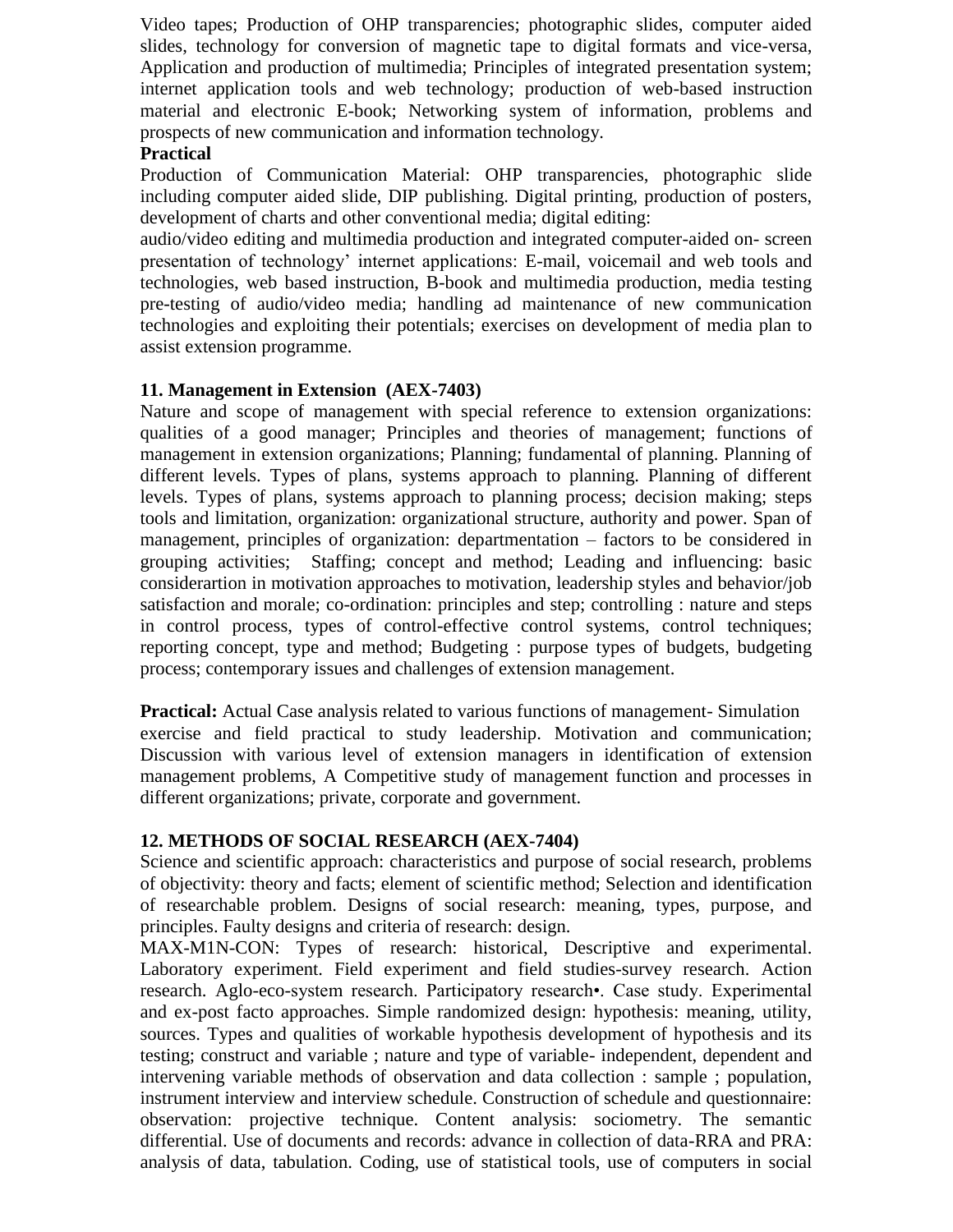science research- SPSS: research report: interoperation of data use of style manual. Formulas of research report, the thesis or dissertation: recent advance in social research.

# **Practical**

Formulation of research proposal. Research design- formulation of research problem and conduct of research including data collection, analysis, interoperation and report writing. Development eases based on field studies. Suitable assignment and term paper.

#### **Semester-IV**

# **13. PROCESS AND METHODS OF COMMUNICATION (AEX-7405)**

Basics of communication: meaning. Nature, processes, purpose and levels of communication; Language in communication; of meaning non-verba1 communication; Role of communicator in Extension Education; Communication behavior, Communication skills, Friendlily of communication: communication competence and empathy: 'communication effectiveness and credibility, Improving oral and written communication, Message design dimension of message, channels of communication meaning dimension , classification behaviour; Social Network – homophily, heterophony, traditional and mass media of communication; Theories and models of communication; interpersonal, Interpersonal and mass of communication, need concept and scope in India and third world counties, communication technology and its implications Methodological issues in communication research.

#### **Practical**

Exercises on presentation skills, listening skills, writing skills, exercises on distortion of communication message; scientific study of communication network in villages through appropriate tools, Exercises on development of appropriate communication plan for extension projects.

#### **14. TRAINING FOR HUMAN RESOURCE DEVELOPMENT (AEX-7406)**

Training and educating concept, meaning and relationship; Human resources development: concept dimension, needs and priorities: Basic assumption HRD; strategic intervention in FIRD; HRD policy of Govt. of India (GOT), state development, ICAR, SAUs and selected NGOs; Training typology; training approaches and strategies; Conceptual models of training: Planning, designing and conducting training programmes; Training need assessment: Training Methods; preparation, selection and use, Monitoring, evaluation and follow up of training institutions in India and facilities available for human resource development.

#### **Practical**:

Exercises on training needs assessment, training and curriculum development: Visit of training and development institutions ( KVKs, FTCs, TICs EEls, MANAGE, MAARM etc.) to share their experience on different aspects of training.

#### 15 **Thesis Research (AEX-599) OR**

# **TRAINING METHODOLOGY (AEX-7407)**

Principles of learning: pedagogy and andragogy; Selection of traines: Assessment of training needs; Setting objectives; Designing and conducting extension programmes; Developing training modules; selecting and orientator of trainers; Training methods: lecture, seminar, symposium, workshop, case study, group discussion conference, Convention, panel discussion, buzz session. Forum debates, syndicate, simulation exercises, socio-drama, psychodrama. Role playing, business games, skits, Critical